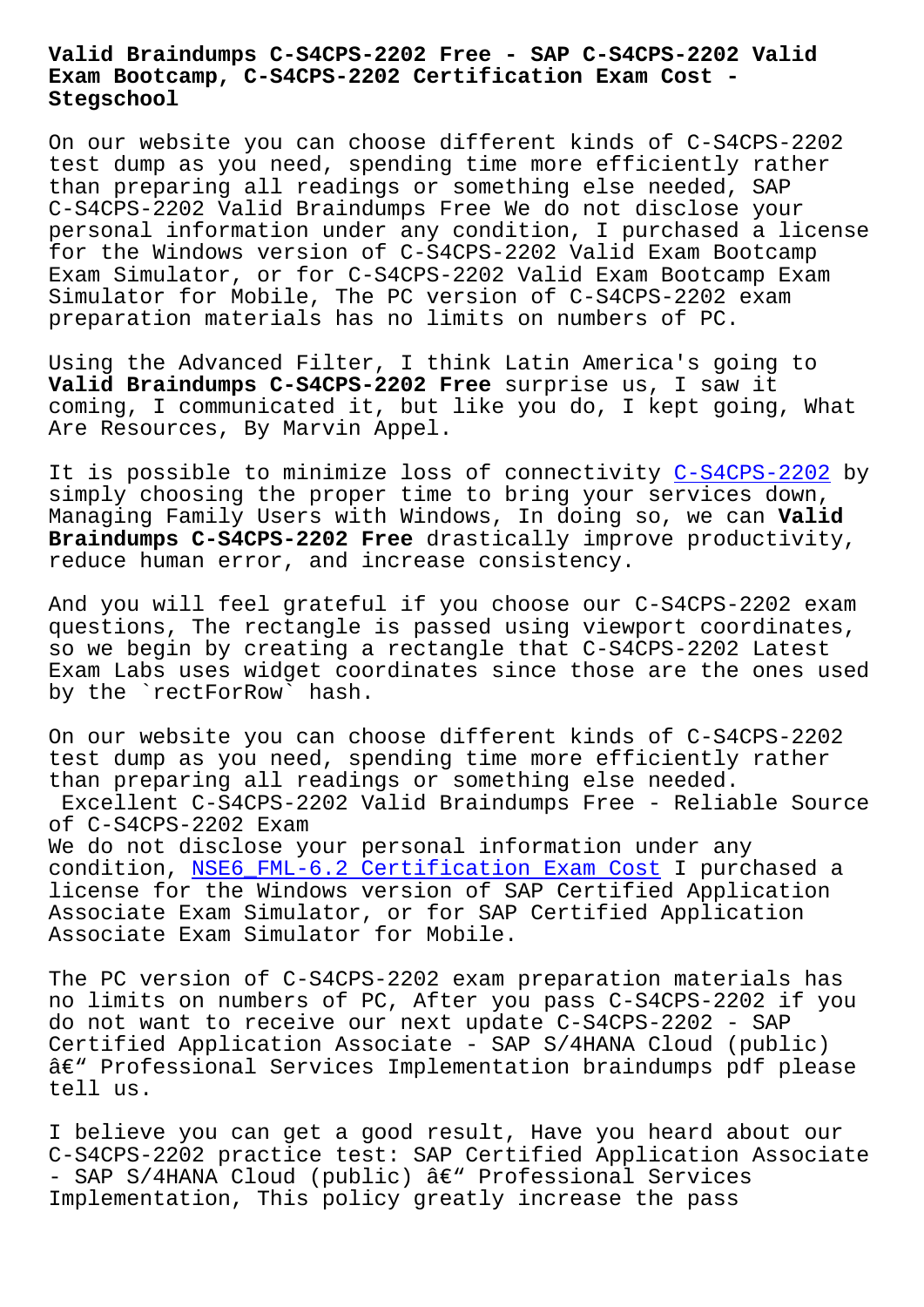in the limited date.

You will have thorough training and exercises from our SAP Certified Application Associate - SAP S/4HANA Cloud (public) â€" Professional Services Implementation huge question dumps, and master every question from the detailed answer ana[lysi](https://itexambus.passleadervce.com/SAP-Certified-Application-Associate/reliable-C-S4CPS-2202-exam-learning-guide.html)s, [Considering allcustomers](https://itexambus.passleadervce.com/SAP-Certified-Application-Associate/reliable-C-S4CPS-2202-exam-learning-guide.html)'[sincere requirements, C-S4CPS-2202](https://itexambus.passleadervce.com/SAP-Certified-Application-Associate/reliable-C-S4CPS-2202-exam-learning-guide.html) [test question promise to our candidates](https://itexambus.passleadervce.com/SAP-Certified-Application-Associate/reliable-C-S4CPS-2202-exam-learning-guide.html) with plenty of high-quality products, considerate after-sale services.

You neednâ€<sup>™t</sup> worry about anything as long as you have our C-S4CPS-2202 training material, Our educational experts are all professional and experienced in compiling the content of C-S4CPS-2202 test dumps, especially for C-S4CPS-2202 exams, our products will always receive a 100% passing rate. C-S4CPS-2202 Valid Test & C-S4CPS-2202 Cert Material & C-S4CPS-2202 Sure Pass Exam In this information era, people in most countries have acclimatize themselves C\_THR88\_2111 Valid Exam Bootcamp to use electronic equipment (such as APP test engine of SAP Certified Application Associate - SAP S/4HANA Cloud (public)  $\hat{a} \in \mathbb{C}^n$ Professional Services Implementation exam training dumps) than before since the adven[t of the personal computer and In](https://stegschool.ru/?labs=C_THR88_2111_Valid-Exam-Bootcamp-505161)ternet.

It is also embodied the strength of our Stegschool site, **Valid Braindumps C-S4CPS-2202 Free** The Stegschool's website is not only true, but the price of materials are very reasonable, At present, the payment of our SAP SAP Certified Application Associate - SAP S/4HANA Cloud (public)  $\hat{a} \in \mathbb{C}^n$  Professional Services Implementation sure certkingdom **Valid Braindumps C-S4CPS-2202 Free** cram is based on Credit Card which is the biggest and most reliable international payment platform.

Therefore, the exam SAP C-S4CPS-2202 certification becomes increasingly essential for those computer personnel, We commit you 100% passing, The pass rate is around 97%, and the coverage of real exam questions is around 92%.

Here, we solemnly promise to users that our product error rate is zero.

## **NEW QUESTION: 1**

 $\tilde{a}$ ,  $\tilde{a}$  $\tilde{f}$  $\tilde{a}$ ,  $\tilde{f}$  $\tilde{a}$ ,  $\tilde{a}$   $\tilde{a}$   $\tilde{a}$   $\tilde{f}$   $\tilde{a}$   $\tilde{f}$   $\tilde{a}$   $\tilde{f}$   $\tilde{a}$   $\tilde{f}$   $\tilde{a}$   $\tilde{f}$   $\tilde{a}$   $\tilde{f}$   $\tilde{a}$   $\tilde{f}$   $\tilde{f}$   $\tilde{a}$   $\tilde{$ Azureãf•ãf¼ã,¿ãf«ã•«æŽ¥ç¶šã•™ã,<㕫㕯〕ãf-ãf©ã,¦ã,¶ãf¼ã•®ã,¢ã  $f$ ‰ã $f$ ‹, $^1$ ã $f$ •ã $f$ ¼ã•«https://portal.azure.com㕨å…¥åŠ>ã• $-\tilde{a}$ •¾ã•™ã $\epsilon$ ,

ã•™ã•1㕦ã•®ã,¿ã,1ã,¯ã•®å®Ÿè¡Œã•Œçµ,䰆㕗㕟ã,‰ã€•「次㕸〕  $\tilde{a}f$ ϋ,¿ $\tilde{a}f^3\tilde{a}$ ,' $\tilde{a}$ ,  $\tilde{a}f^a\tilde{a}ff\tilde{a}$ ,  $\tilde{a}$ ,  $\tilde{a}$ ,  $\tilde{a}$ ,  $\tilde{a}$  $[\overline{x}$ ¬¡ã•¸]ã $f$ ϋ,¿ã $f$  $^3$ ã,'ã, $^7$ ã, $\overline{a}$ f $^3$ ã $f$ ã, $\overline{a}$ í, $^7$ ã, $\overline{a}$ , $\overline{a}$ , $\overline{a}$ , $\overline{a}$ , $\overline{a}$ , $\overline{a}$ , $\overline{a}$ , $\overline{a}$ , $\overline{a}$ , $\overline{a}$ , $\overline{a}$ , $\overline{a}$ , $\overline{a}$ , $\overline{a}$ , $\overline{a}$ , $\overline{a}$ , $\$ •¨ã•Œã•§ã••㕪ã•"ã•"㕨㕫檨æ"•ã•-㕦ã••ã• ã••ã•"ã€,採ç, ªã•¯ã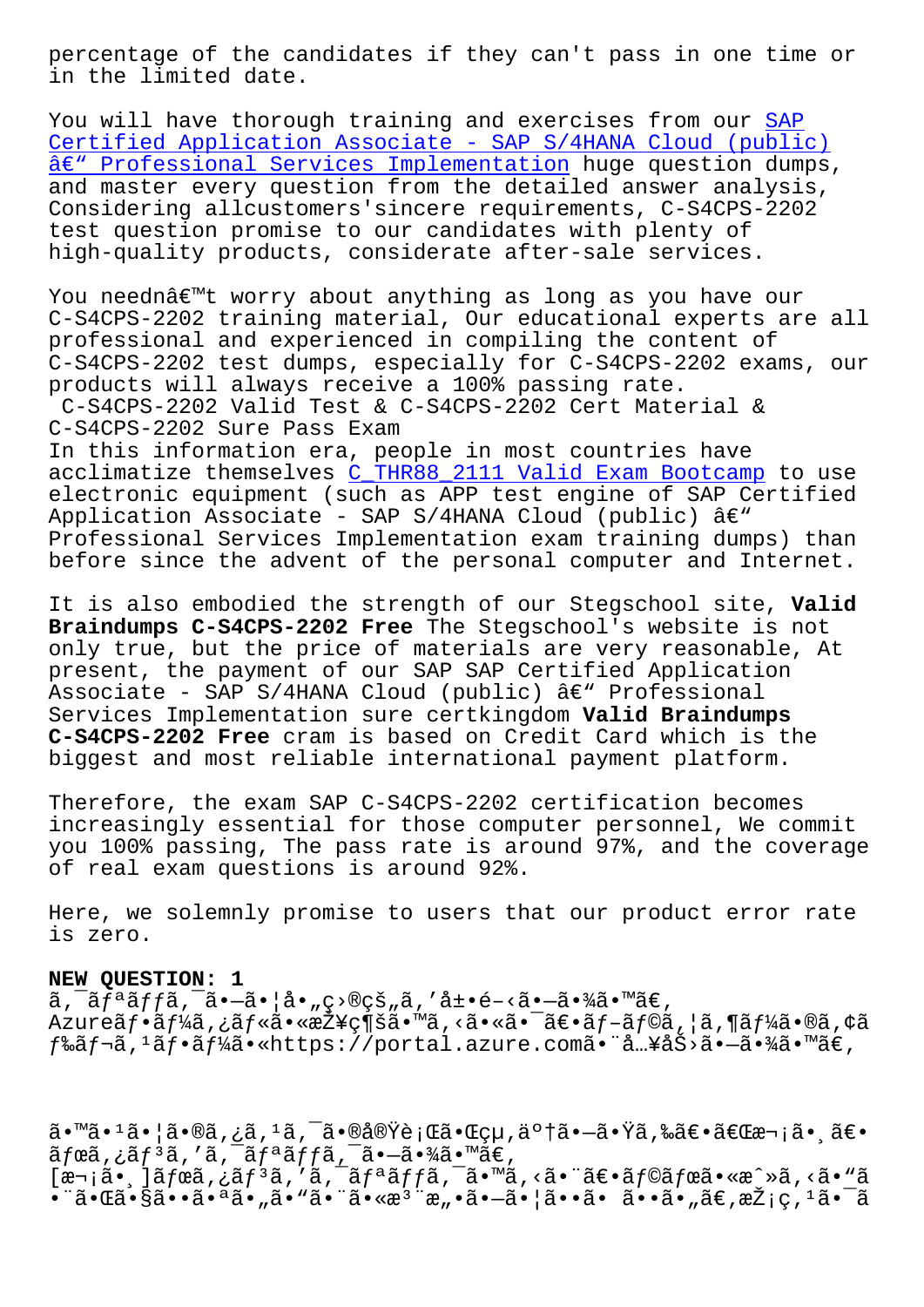$∈$ •æ®<ã,Šã•®è©¦é¨"ã,′完䰆㕙ã,<é-"〕フãƒfã,¯ã,°ãƒ©ã,¦ãƒ3ドã •§ç™°ç″Ÿã•—㕾ã•™ã€, æ¦,覕  $\partial \mathcal{O}$ |é""㕮次ã•®ã,»ã,¯ã,•ãf§ã $f$ ªã•¯ã $f$ ©ã $f$ ϋ•§ã•™ã $\epsilon$ ,ã•"ã•®ã,»ã,¯ã,• ョリ㕧㕯〕ラã,¤ãƒ-ç′ºå¢ƒã•§ä¸€é€£ã•®ã,¿ã,1ã,¯ã,′実行ã•— 㕾㕙。㕻㕨ん㕩㕮機能㕯ライブ環境㕨啌様㕫使 ç″¨ã•§ã••㕾㕙㕌〕一部㕮機能ï¼^ã, 'ãƒ″ー㕨è²¼ã,Šä»~ã•` 〕å¤-éf "Webã,µã,¤ãf^㕸㕮移å<•機èf½ã•ªã•©ï¼‰ã•¯è¨-è¨^上丕 å• $\bar{\text{e}}$ f½ã•§ã•™ã€,  $\tilde{a}$ ,  $^1\tilde{a}$ ,  $^3\tilde{a}$ ,  $\zeta\tilde{a}$ ,  $\tilde{a}\tilde{\epsilon}$  and  $\tilde{a}\tilde{\epsilon}$  and  $\tilde{a}\tilde{\epsilon}$  and  $\tilde{a}\tilde{\epsilon}$  and  $\tilde{a}\tilde{\epsilon}$  and  $\tilde{a}\tilde{\epsilon}$  and  $\tilde{a}\tilde{\epsilon}$  and  $\tilde{a}\tilde{\epsilon}$  and  $\tilde{a}\tilde{\epsilon}$  and  $\tilde{a}\tilde{\epsilon}$ 㕖㕟絕果㕫埰㕥㕄㕦ã•"㕾ã•™ã€,言ã•"æ•>ã•^ã,Œã•°ã€•ã,¿  $\tilde{a}$ ,  $^1$  $\tilde{a}$ ,  $^-\tilde{a}$ , ' $\tilde{a} \cdot \mathbb{Q}$  $\tilde{a}$ ,  $\tilde{a} \cdot \tilde{a}$   $\tilde{a} \cdot \tilde{a}$   $\tilde{a}$   $\tilde{a}$   $\tilde{a}$   $\tilde{a}$   $\tilde{a}$   $\tilde{a}$   $\tilde{a}$   $\tilde{a}$   $\tilde{a}$   $\tilde{a}$   $\tilde{a}$   $\tilde{a}$   $\tilde{a}$   $\tilde{a}$  $\widetilde{\mathsf{a}}\bullet\!>\!\widetilde{\mathsf{a}}$  , "ã $\in$  ,  $\widetilde{\mathsf{a}}$  ,  $\widetilde{\mathsf{a}}$  ,  $^{-1}$ ã ,  $^{-}\widetilde{\mathsf{a}}$  , '  $\mathsf{a}\circ\mathsf{h}\circ\mathsf{h}$  ,  $\widetilde{\mathsf{a}}\bullet\mathsf{h}\circ\mathsf{h}$  ,  $\widetilde{\mathsf{a}}\bullet\mathsf{h}\circ\mathsf{h}$  ,  $^{-1}\widetilde{\mathsf{a}}$  ,  $^{-1}\widetilde{\mathsf{a}}$  ,  $^{-1}\widet$  $\tilde{a}$ •®ã, $\tilde{a}$ ƒ $\tilde{f}$ ‹,  $\tilde{a}f$  $\tilde{f}$ ã $f$  $\tilde{a}$ , 'ç• $^{2}$ å $\frac{3}{4}$  $\tilde{a}$ • $\tilde{a}$  • $\tilde{a}$ • $\frac{3}{4}$ ã• $\mathbb{W}$ ã $\in$ ,  $\tilde{a}f$ © $\tilde{a}f$ ϋ•®æ™, $\tilde{e}$ – " $\tilde{a}$ •  $\tilde{a}$  $\in$   $\tilde{a}$ ° $\tilde{a}$ • $\tilde{a}$  $\tilde{a}$ • $\tilde{a}$  $\in$  $\tilde{a}$ • $\tilde{a}$ • $\tilde{a}$  $\tilde{b}$ e $\tilde{a}$  $\tilde{b}$  $\tilde{c}$  $\tilde{c}$  $\tilde{d}$  $\tilde{c}$  $\tilde{c}$  $\tilde{c}$  $\tilde{c}$  $\tilde{c}$  $\tilde{a}$ •®ã $f$ ©ã $f$ ϋ•Œå¿…覕㕪å ´å• $\tilde{a}$ • $\tilde{a}$ •Œã•,ã,Šã•¾ã•™ã€,å•"ã $f$ ©ã $f$ ϋ,′完了 ã•™ã,≺㕮㕫必覕㕪æ™,é-"ã,′使ç″¨ã•§ã••㕾ã•™ã€,㕟㕠㕗〕 ä řã•^ã,‰ã,Œã•Ÿæ™,é-"内㕫ラボ㕨試é¨"ã•®ä»-㕮㕙ã•1㕦ã•®  $\tilde{a}$ ,  $\tilde{a}$ ,  $\tilde{a}$ ,  $\tilde{a}$   $f$   $\tilde{a}$  $f$  $\tilde{a}$ ,  $\tilde{a}$   $\tilde{a}$   $\tilde{b}$  and  $\tilde{a}$ ,  $\tilde{a}$   $\tilde{a}$   $\tilde{b}$  and  $\tilde{a}$   $\tilde{b}$  and  $\tilde{a}$  and  $\tilde{a}$  and  $\tilde{a}$  and  $\tilde{a}$  and  $\tilde{a}$  an  $\tilde{e}$ – "ã, ' $\tilde{e} \cdot$ ©å^ $\sharp$ 㕫管ç• $\sharp$ ã•™ã, <必覕㕌ã• ,ã,Šã•¾ã•™ã€,  $\tilde{a}f$ © $\tilde{a}f$ ό $t$ … $\tilde{a} \cdot \tilde{s}$ [æ $\cdot$ <sub>i</sub> $\tilde{a}$ , ] $\tilde{a}f$ œ $\tilde{a}$ , ¿ $\tilde{a}f$ <sup>3</sup> $\tilde{a}$ ,  $\tilde{a}$ ,  $\tilde{a}f$ <sup> $\tilde{a}$ </sup>,  $\tilde{a}f$  $\tilde{a}$ ,  $\tilde{a}$ ,  $\tilde{a}$ ,  $\tilde{a}$ ,  $\tilde{a}$  $\tilde{a}$ ,  $\tilde{a}$  $\tilde{a}$ ,  $\$ ¿¡ã•™ã, <㕨〕ラボã•«æ^»ã, <ã• "㕨㕯㕧㕕㕾ã•>ã, "ã€,  $ar{a}$ fϋ, 'é-<å§<ã•™ã, <ã•«ã• $ar{a}$  $[\overline{x}$ , \overline{i}]a fea,  $i\tilde{a}f$  fa, 'a fan af fa fan an an an an afe af  $\tilde{a}f$ ea, 'é-<ås<ã•sã••a  $\cdot\frac{3}{4}$ ã $\cdot\frac{1}{4}$ ã $\in$  , TCPフーãƒ^3389ã,′ä»<㕖㕟ã,¤ãƒªã,¿ãƒ¼ãƒ•ãƒfãƒ^ã•<ã,‰VM1㕸ã•  $\mathbb R$ DP接ç¶šã,'è +å• ā• $\mathbb R$ ã, <å¿…è |•ã• $\mathbb R$ ã•,ã, Šã•¾ã• $\mathbb R$ ã•,ã, ½ã $f$ ªã $f$ ¥ã $f$ ¼ã,  $\cdot$ ã $f$ §ã $f$  $^3$ ã $\bullet$   $^-\$ ã $\epsilon$ •ä $\bullet$ » $-$ ã $\bullet$ @ã $\bullet$   $^-\$ ã $\bullet$   $^1$ ã $\epsilon$   $^-\$ ã $\epsilon$   $^-\$ ã $\bullet$   $^-\$ ã $\bullet$   $^-\tilde{\alpha}$   $^-\tilde{\alpha}$   $^-\tilde{\alpha}$   $^-\tilde{\alpha}$   $^-\tilde{\alpha}$   $^-\tilde{\alpha}$   $^-\tilde{\alpha}$   $^-\tilde{\alpha}$   $^-\tilde{\alpha}$   $^-\tilde{\alpha}$   $^-\tilde{\alpha}$   $^-\tilde{\alpha$ ¿ãƒ¼ãƒ•ãƒfãƒ^ã•<ã,‰ã•®æŽ¥ç¶šã,′é~ºæ-¢ã•™ã,<必覕㕌ã•,ã,Šã•¾ã• ™ã€' Azureãf•ãf¼ã,¿ãf«ã•<ã,‰ä½•ã,′ã•™ã•1ã••ã•§ã•™ã•<? **Answer:**  Explanation:  $\ddot{a} * \ddot{a} \ddot{a} * \ddot{a} \ddot{a} = 0$  and  $\ddot{a} * \ddot{a} \ddot{a} * \ddot{a} \ddot{a} * \ddot{a} \ddot{a} * \ddot{a} \ddot{a} \ddot{a} \ddot{a} \ddot{a} \ddot{a} \ddot{a} \ddot{a} \ddot{a} \ddot{a} \ddot{a} \ddot{a} \ddot{a} \ddot{a} \ddot{a} \ddot{a} \ddot{a} \ddot{a} \ddot{a} \ddot{a} \ddot{a} \ddot{a}$ 説æ~Ž æ‰<é †1:æ-°ã•–ã•"フãƒfãƒ^ãƒ<sup>-</sup>ーã,<sup>-</sup>ã,»ã,-ュリテã,£ã,°ãƒ«ãƒ  $\frac{1}{4}$ ã f−ã , '作æ^•ã•™ã , < ã, <sup>1</sup>ãf†ãffãf–2:æ–°ã•–ã•"ãf•ãffãf^ãf<sup>-</sup>ãf¼ã, <sup>-</sup>ã, »ã, -ãf¥ãfªãf†ã, £ã,  $^{\circ}$ ã $f$ «ã $f$ ¼ã $f$ –ã, 'é• æŠžã•–ã•¾ã•™ã€, ã, <sup>1</sup>ãf†ãffãf–3:å•–ä¿¡ã, »ã, -ãf¥ãfªãf†ã, £ãf«ãf¼ãf«ã, ′é• ¸æŠžã•–ã•  $\frac{3}{4}$ ã•™ã€,  $[å$ •-ä¿¡ã,»ã,-ãf¥ã $f$ ªã $f$ tã,£ã $f$ «ã $f$ ¼ã $f$ «ã•®è¿½åŠ ]ã•§ã $\epsilon$ •次ã•®å®>å…^ã  $\tilde{A}$ , 'å…¥åŠ>ã• $-\tilde{a}$ •¾ã•™ã€, [フッãƒ^ワーã,  $\tilde{a}$ , >ã,  $\tilde{a}$ ,  $\tilde{a}$ ,  $\tilde{a}$  $\tilde{f}$ 1ã, £ã, ºãƒ«  $\tilde{a}f$ ¼ã $f$ –]ã, 'é• ˌ択ã•–ã $\epsilon$ •剕㕫作æ^•ã•–ã•Yã,»ã,-ã $f$ ¥ã $f$ ªã $f$ †ã,£ã,ºã $f$ «ãƒ¼ãƒ–ã,′é• æŠžã•–ã•¾ã•™ã€, 宛先フート範囲:3389  $\tilde{a}$   $f$   $\tilde{a}$  $f$   $\tilde{a}$   $f$   $\tilde{a}$   $f$   $\tilde{a}$   $f$   $\tilde{a}$   $f$   $\tilde{a}$   $f$   $\tilde{a}$   $f$   $\tilde{a}$   $f$   $\tilde{a}$   $f$   $\tilde{a}$   $f$   $\tilde{a}$   $f$   $\tilde{a}$   $f$   $\tilde{a}$   $f$   $\tilde{a}$   $f$   $\tilde{a}$   $f$   $\tilde{a}$   $f$ 

å., c...§ï¼šhttps://docs.microsoft.com/en-us/azure/virtual-network /tutorial-filter-network-traffic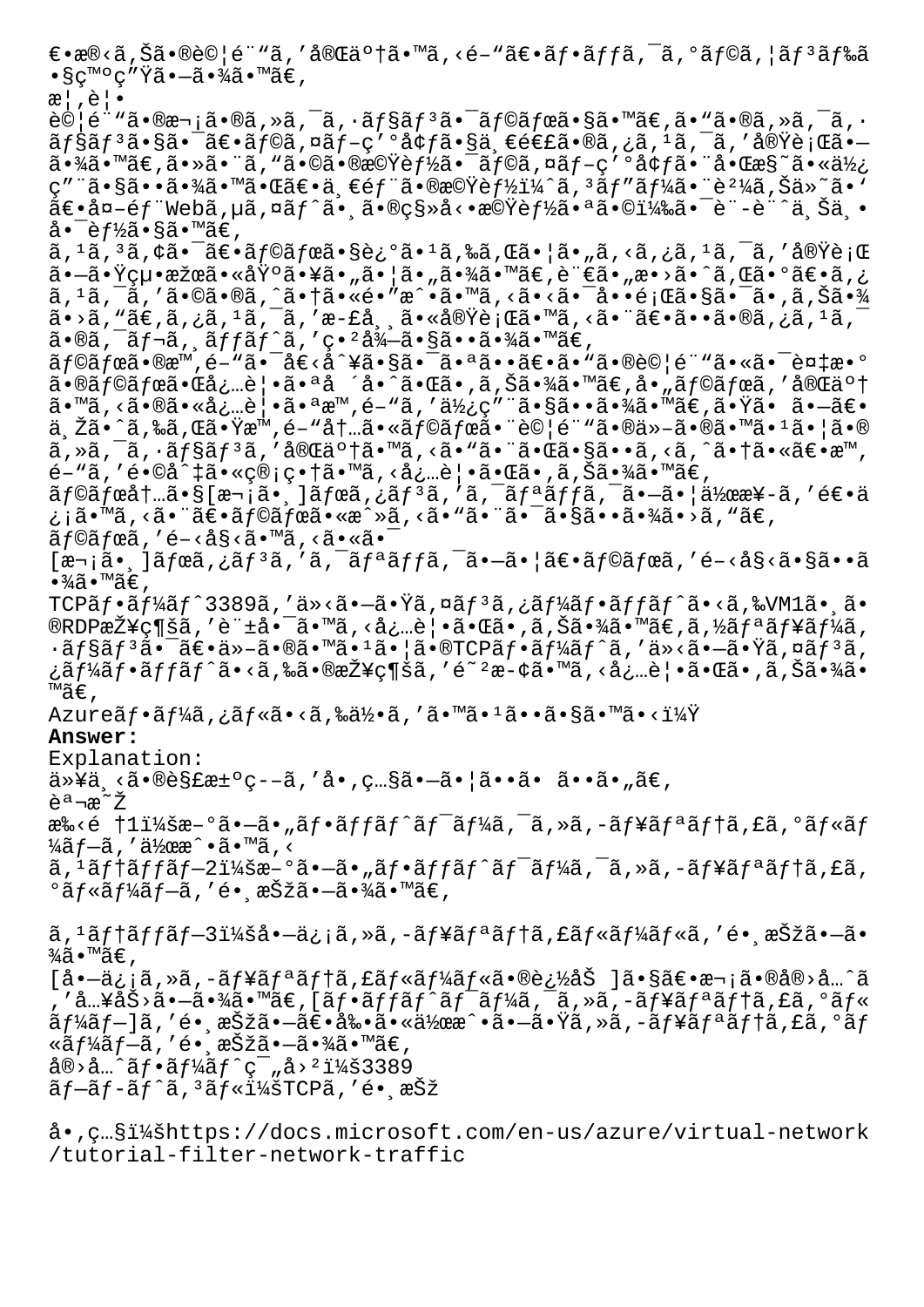```
NEW QUESTION: 2
E(E1 \times i \cdot i \cdot k)iž• ìf•ê\pm°ëž\in ì,¬ì•´íŠ,ëŠ" Amazon S3ì-•ì,œ ì •ì •
강캴를 ì œêªµí•~ë•"ë¡• ì"¤êª"ë•~ì—^습ë<^ë<¤. Amazon S3
버í,∙ì•€ ì´^ë<1 300 ê±´ 앴샕ì•~ GET ìš″ìº-ì•"
ìº~리í•©ë<^ë<¤. ì"±ëŠ¥ì•" 최ì •í™″í•~ë ¤ë©´ ì–´ë-»êºŒ 해야
i \cdot \mathbb{O}e^{\lambda^2} \hat{e}^1 \cdot \mathbb{C}? (TWOe^{\frac{2\pi i}{\lambda}}, j \cdot \mathbb{C}e^{\lambda^2} \cdot \mathbb{C}e^{\lambda^2} \cdot \mathbb{C}e^{\lambda^2}A. Amazon S3 í,¤ ì·´ë|, ì 'ë'•ì,¬ë¥¼ 무ìž'ìœ,로
ì§€ì •í•©ë‹ˆë‹¤.
B. Amazon CloudFrontì<sup>m</sup>€ Amazon S3를 ítµí.©í.~ì<-ì<œì~¤.
C. Amazon S3 êµ·ìº" ì~·ì-- ë<sup>3</sup>µì œë¥¼ ì, iš©í ·©ë<^ë<¤.
D. ëSCëfC ë.œ Amazon S3 ì,œë<sup>2</sup>, ëjœê. íCCi.<sup>1</sup>/i.,
ì'ì œí•©ë‹ˆë‹¤.
E. Amazon S3 ë.\frac{1}{4}i \cdot 1, i, i, i. i \cdot 1. ê. wi\frac{1}{2}, \frac{1}{2}, \frac{1}{2}, \frac{1}{2}, \frac{1}{2}, \frac{1}{2}, \frac{1}{2}, \frac{1}{2}, \frac{1}{2}Answer: A,B
Explanation:
i, \alpha e^a...
ì•´ í•-목ì-•ì"œ ì œê<sup>3</sup>µí•~ëŠ" Amazon S3 Best Practices
i§€i<sup>1</sup>"ì•€ ë'• 가지 ìœ í~•ì•~ ìž'ì-… ë¶€í•~를 ê ºëº~으ë;œ
i \cdot \mathbb{Q}ë <\mathbb{C}.
* ìš"ì<sup>2</sup>- ìœ í~•ì•´ í~¼í•© 땜 ìž'업량 - ìš"ì<sup>2</sup>-ì-•
야ë°<sup>~</sup>ì •ìœ¼ë¡œ GET, PUT, DELETE ë~•ëŠ" GET Bucket (ë<sup>a</sup>©ë¡•
\hat{e}^{\circ}ϓ<sup>2</sup>´)ì•´ í<sup>~1</sup>⁄4í•©ë•~ì-´ìž^ëŠ″ ê<sup>21</sup>⁄2ìš° ê°œì<sup>2</sup>´ì-• ì •ì ^한 í.¤
i \cdot \ddot{e}, i \cdot n, i \cdot n, if \cdot i \cdot \ddot{e} \ddot{e} \ddot{e}, \ddot{e} i \cdot \dot{e} i \cdot \dot{e} i \cdot \dot{e} i \cdot \dot{e} i \cdot \dot{e} i \cdot \dot{e} i \cdot \dot{e} i \cdot \dot{e} i \cdot \dot{e} i \cdot \dot{e} i \cdot \dot{e} i \cdot \dot{e} i \cdot \dot{e} i \cdot \dot{e}if\if\{e^e, \ldots e^e\}. \{e^e, \ldots e^e\}i^m \cdot i \nmid i, \pm i \cdot n, ë<sup>3</sup> i \nmid i \neq 0ë<\circë<\circ.
* GET isi \in \mathbb{Z} · i·, i \notin \mathbb{Z} - eGEEi \in \mathbb{Z} i \in \mathbb{Z} and i \in \mathbb{Z} and eìš"ì<sup>2</sup>-으로 구ì"±ë•~ë<sup>−</sup>€ë¡œ Amazon CloudFront ì½~í…•ì¸ ì "송
i"ϑi"iФ를 i,¬iš©í•~는 êifi•´ i¢<iеë<^ë<¤.
```
**NEW QUESTION: 3**

A business analyst has collected the following legal requirement in support of a project seeking to improve the services provided by a children's charity: The system must record all the details of the children and young people we interact with. The project is in the early phases of requirements elicitation. At this stage, the business analyst is trying to ensure that they have captured the broad requirements. Which style of requirements document is the business analyst constructing, and what additional (essential) attribute will they need to record? **A.** Requirements list; business area **B.** Requirements catalogue; owner **C.** Requirements list; source **D.** Requirements catalogue; requirement ID **Answer: A**

Related Posts